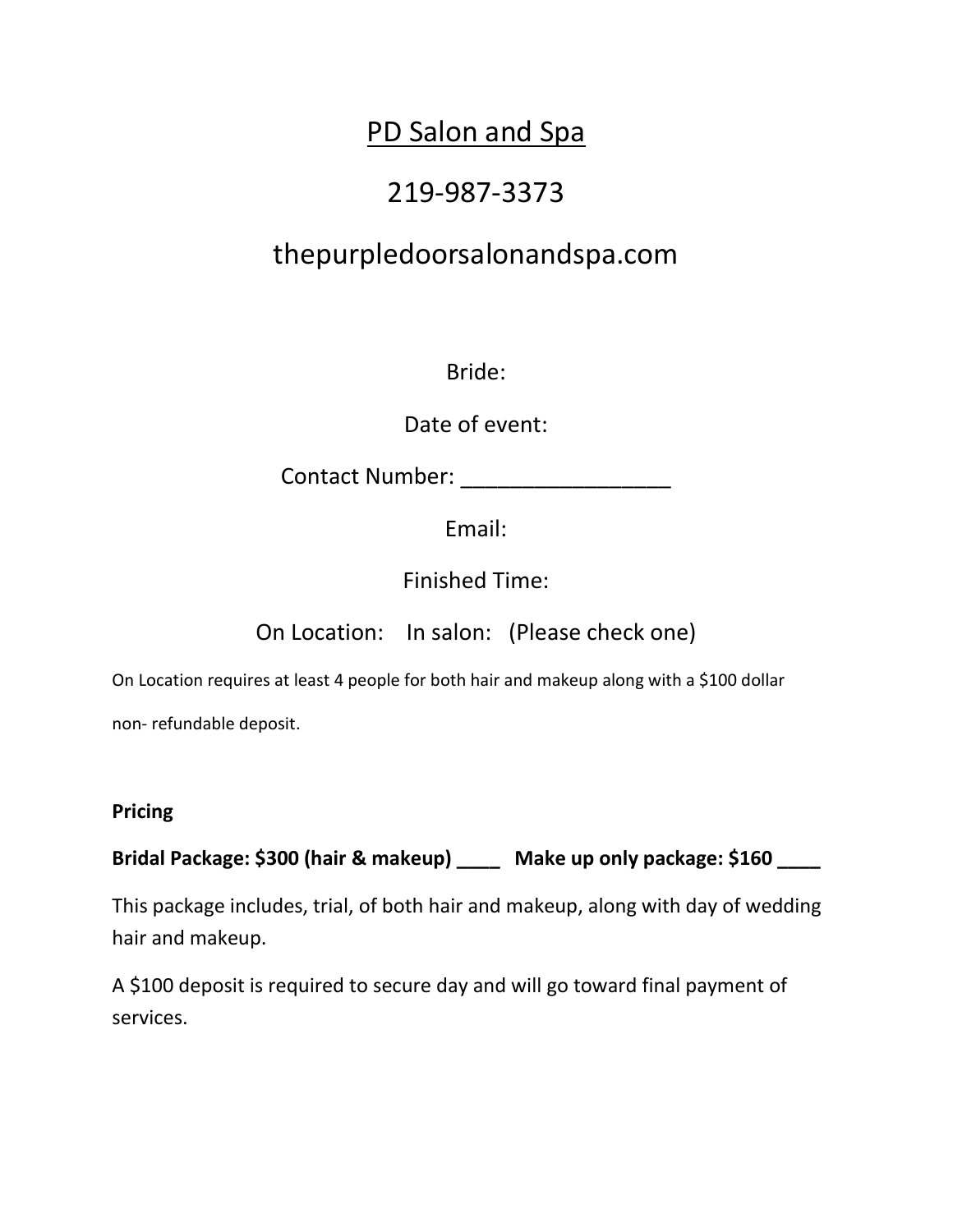#### **Bridesmaid and MOB**

Hair: \$70

Blow out: \$35

Make up application: \$ 80

Includes air brush application foundation along with false eyelashes

All trials are done Tuesday – Saturday at The PD Salon and Spa.

**Party responsible for payment of services: Bride: \_\_\_\_\_ Individual: \_\_\_**

### **Name of Bridesmaid (Please check what services)**

| <b>Name</b> | <b>Hair</b> | <b>Makeup</b> |  |
|-------------|-------------|---------------|--|
|             |             |               |  |
|             |             |               |  |
|             |             |               |  |
|             |             |               |  |
|             |             |               |  |
|             |             |               |  |
|             |             |               |  |
|             |             |               |  |
|             |             |               |  |
|             |             |               |  |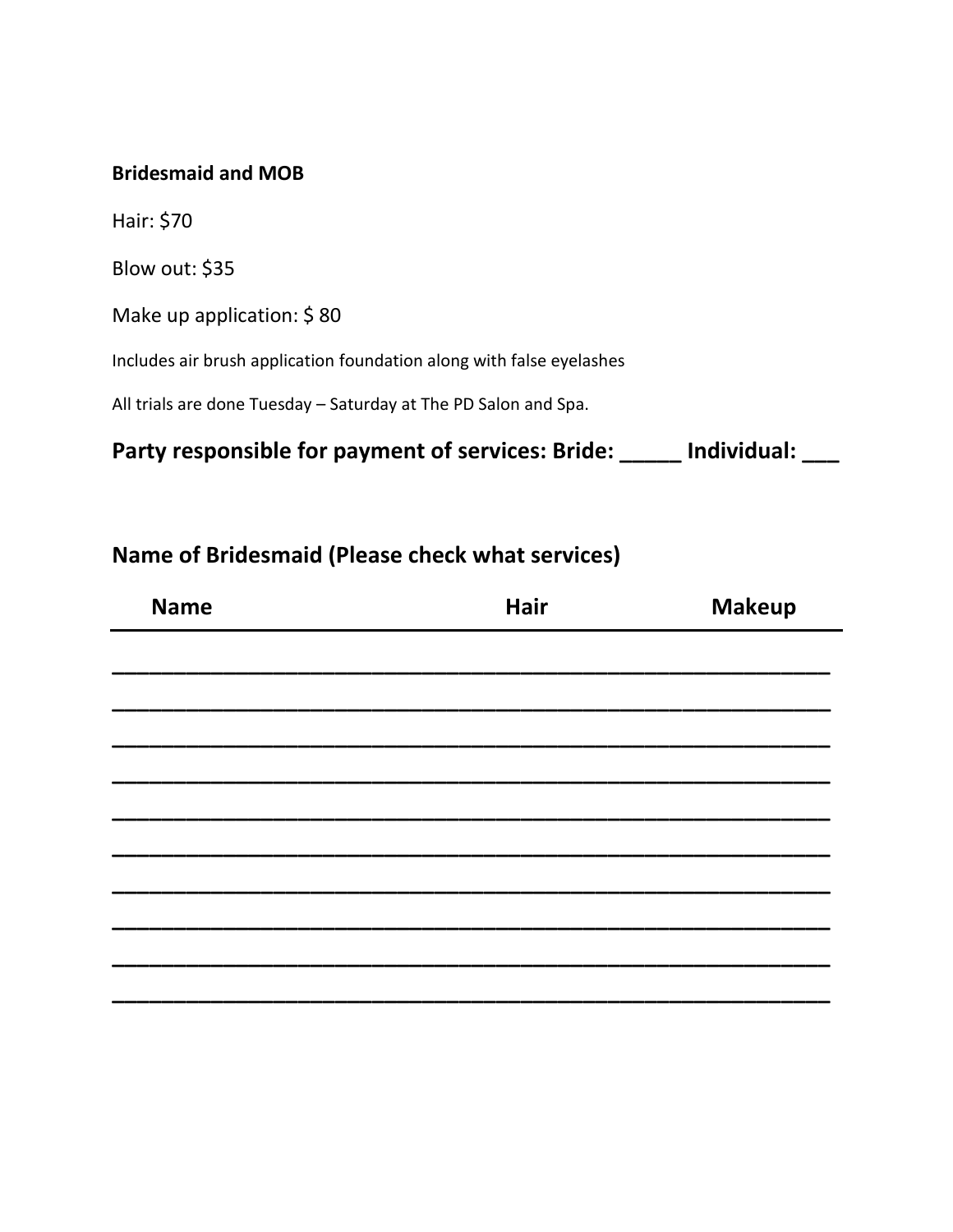All parties listed above are required to pay for the services on the day of the wedding. If any person listed cancels reservation day of, payment in full is still required. This contract is showing all persons listed, are receiving the services they are reserved for.

 Any changes to above contract must be made 1 month before scheduled day of services. If changes are not communicated between responsible party and The PD Salon and Spa, no guarantee is to be given that said services will be performed.

### **On Location**

A \$50 per stylist fee, non-refundable, is required. PD Stylists will travel within a 50-mile radius. A \$100 deposit along with a signed contract and a minimum of 4 guests are required for on location services.

#### **Bridal Package: \$300**

Includes trial of hair and makeup along with day of hair and makeup.

### **Bridesmaid/MOB**

\$70 Hair

\$80 Makeup application